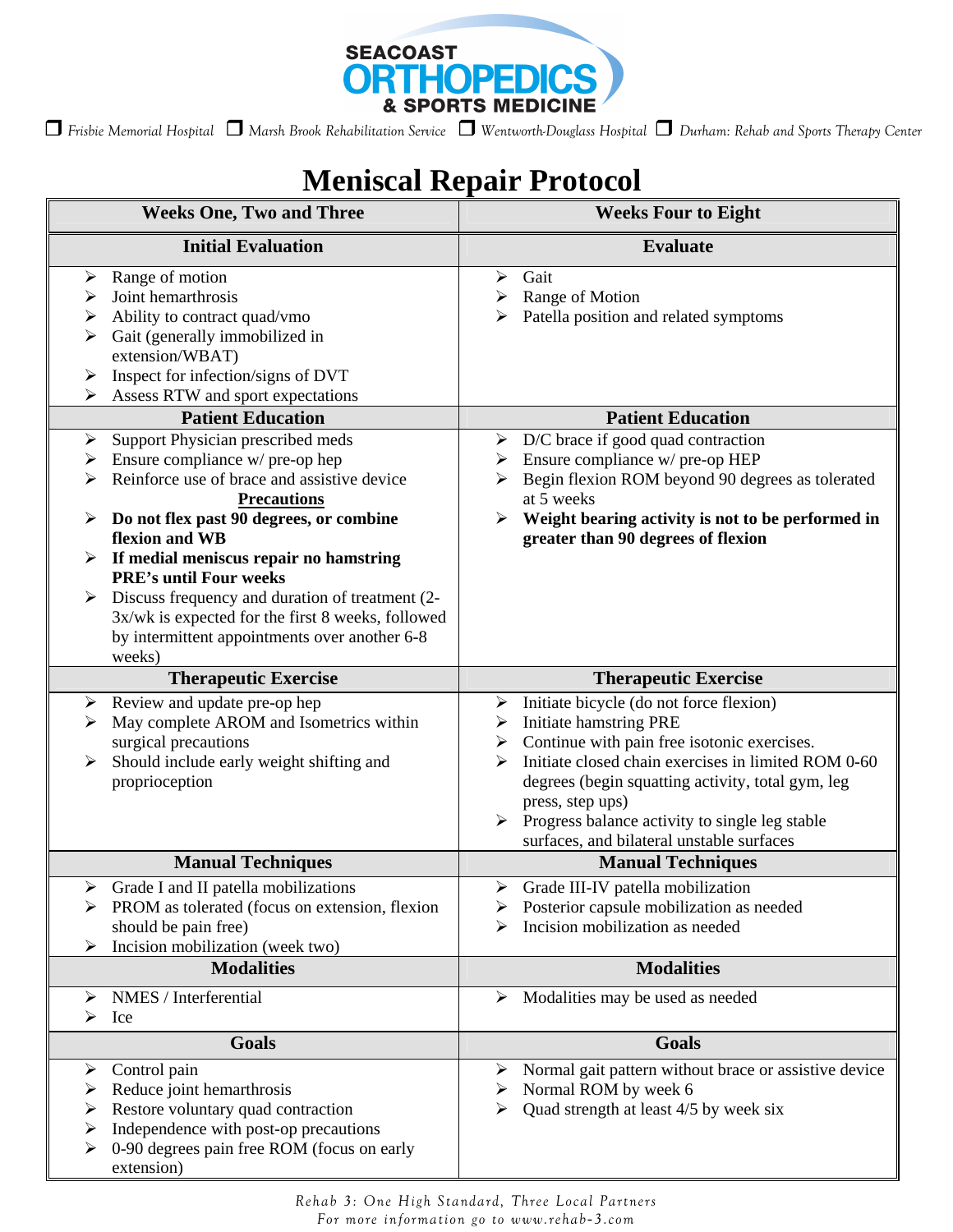

| <b>Weeks Eight to Twelve</b>                                                                                                                                                                                                                                                                                                                                                                                                                                             | <b>Weeks Twelve to discharge</b>                                                                                                                                                                                                                                                                                   |
|--------------------------------------------------------------------------------------------------------------------------------------------------------------------------------------------------------------------------------------------------------------------------------------------------------------------------------------------------------------------------------------------------------------------------------------------------------------------------|--------------------------------------------------------------------------------------------------------------------------------------------------------------------------------------------------------------------------------------------------------------------------------------------------------------------|
| <b>Evaluate</b>                                                                                                                                                                                                                                                                                                                                                                                                                                                          | <b>Evaluate</b>                                                                                                                                                                                                                                                                                                    |
| Patella mobility / crepitus<br>➤<br>Balance / single leg stance<br>➤<br>HEP compliance<br>⋗                                                                                                                                                                                                                                                                                                                                                                              | Any excessive joint laxity<br>➤<br>Address any deficits that may limit return to work or<br>sport goals<br>$\triangleright$ HEP compliance<br>Isokinetic Strength test and/or functional testing for<br>≻<br>comparison to be completed only upon physician<br>request                                             |
| <b>Therapeutic Exercise</b>                                                                                                                                                                                                                                                                                                                                                                                                                                              | <b>Therapeutic Exercise</b>                                                                                                                                                                                                                                                                                        |
| Progress Isotonic strength training to include<br>≻<br>movement in multiple planes and single leg<br>activity<br>Progress balance activity to single leg dynamic<br>↘<br>activity and unstable surfaces 8 to 10 weeks<br>Cardiovascular training at 8 weeks (bike, swim<br>and elliptical)<br>May begin CFA at 8 weeks with physician<br>approval<br>May initiate running activity with physician<br>$\blacktriangleright$<br>approval (No cutting, pivoting, or jumping | Continue strength and conditioning<br>➤<br>Encourage participation in the CFA<br>➤<br>Sports specific exercises<br>$\blacktriangleright$<br>Complete agility and running activity with physician<br>➤<br>approval<br>May begin bilateral low level plyometrics with<br>$\blacktriangleright$<br>physician approval |
| <b>Goals</b>                                                                                                                                                                                                                                                                                                                                                                                                                                                             | <b>Goals</b>                                                                                                                                                                                                                                                                                                       |
| $4+/5$ strength with manual testing by week 10<br>➤<br>Good stability across tibiofemoral joint<br>➤<br>particularly with single leg balance and control of<br>terminal knee extension<br>May complete exercise independently with<br>➤<br>intermittent follow up appointments if above<br>criteria is met                                                                                                                                                               | Minimal to no pain<br>➤<br>5/5 strength with manual testing<br>➤<br>Discharge to full work or sport activity<br>➤                                                                                                                                                                                                  |